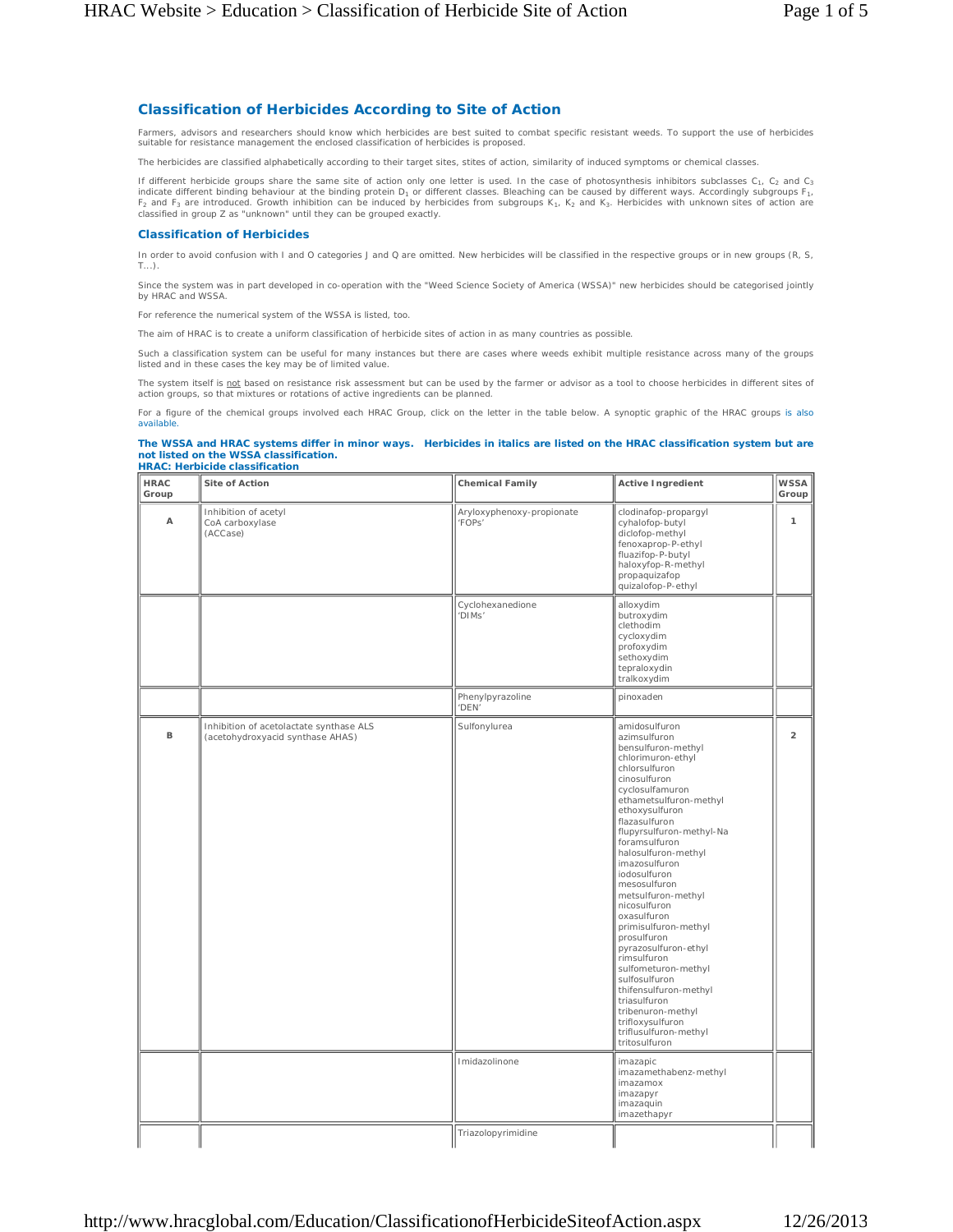|                      |                                                   |                                        | cloransulam-methyl<br>diclosulam<br>florasulam<br>flumetsulam<br>metosulam<br>penoxsulam                                                                                                                                                                            |                      |
|----------------------|---------------------------------------------------|----------------------------------------|---------------------------------------------------------------------------------------------------------------------------------------------------------------------------------------------------------------------------------------------------------------------|----------------------|
|                      |                                                   | Pyrimidinyl(thio)benzoate              | bispyribac-Na<br>pyribenzoxim<br>pyriftalid<br>pyrithiobac-Na<br>pyriminobac-methyl                                                                                                                                                                                 |                      |
|                      |                                                   | Sulfonylaminocarbonyl-<br>triazolinone | flucarbazone-Na<br>propoxycarbazone-Na                                                                                                                                                                                                                              |                      |
| <b>HRAC</b><br>Group | Site of Action                                    | <b>Chemical Family</b>                 | <b>Active Ingredient</b>                                                                                                                                                                                                                                            | <b>WSSA</b><br>Group |
| C <sub>1</sub>       | Inhibition of photosynthesis at<br>photosystem II | Triazine                               | ametryne<br>atrazine<br>cyanazine<br>desmetryne<br>dimethametryne<br>prometon<br>prometryne<br>propazine<br>simazine<br>simetryne<br>terbumeton<br>terbuthylazine<br>terbutryne<br>trietazine                                                                       | 5                    |
|                      |                                                   | Triazinone                             | hexazinone<br>metamitron<br>metribuzin                                                                                                                                                                                                                              |                      |
|                      |                                                   | Triazolinone                           | amicarbazone                                                                                                                                                                                                                                                        |                      |
|                      |                                                   | Uracil                                 | bromacil<br>lenacil<br>terbacil                                                                                                                                                                                                                                     |                      |
|                      |                                                   | Pyridazinone                           | pyrazon = chloridazon                                                                                                                                                                                                                                               |                      |
|                      |                                                   | Phenyl-carbamate                       | desmedipham<br>phenmedipham                                                                                                                                                                                                                                         |                      |
| C <sub>2</sub>       | Inhibition of photosynthesis at<br>photosystem II | Urea                                   | chlorobromuron<br>chlorotoluron<br>chloroxuron<br>dimefuron<br>diuron<br>ethidimuron<br>fenuron<br>fluometuron (see F3)<br>isoproturon<br>isouron<br>linuron<br>methabenzthiazuron<br>metobromuron<br>metoxuron<br>monolinuron<br>neburon<br>siduron<br>tebuthiuron | $\overline{7}$       |
|                      |                                                   | Amide                                  | propanil<br>pentanochlor                                                                                                                                                                                                                                            |                      |
| C <sub>3</sub>       | Inhibition of photosynthesis at<br>photosystem II | Nitrile                                | bromofenoxim<br>bromoxynil<br>ioxynil                                                                                                                                                                                                                               | 6                    |
|                      |                                                   | Benzothiadiazinone                     | bentazon                                                                                                                                                                                                                                                            |                      |
|                      |                                                   | Phenyl-pyridazine                      | pyridate<br>pyridafol                                                                                                                                                                                                                                               |                      |
| D                    | Photosystem-I-electron diversion                  | Bipyridylium                           | diquat<br>paraquat                                                                                                                                                                                                                                                  | 22                   |
| <b>HRAC</b><br>Group | Site of Action                                    | <b>Chemical Family</b>                 | <b>Active Ingredient</b>                                                                                                                                                                                                                                            | <b>WSSA</b><br>Group |
| E                    | Inhibition of protoporphyrinogen oxidase<br>(PPO) | Diphenylether                          | acifluorfen-Na<br>bifenox<br>chlomethoxyfen<br>fluoroglycofen-ethyl<br>fomesafen<br>halosafen<br>lactofen<br>oxyfluorfen                                                                                                                                            | 14                   |
|                      |                                                   | Phenylpyrazole                         | fluazolate<br>pyraflufen-ethyl                                                                                                                                                                                                                                      |                      |
|                      |                                                   | N-phenylphthalimide                    | cinidon-ethyl<br>flumioxazin<br>flumiclorac-pentyl                                                                                                                                                                                                                  |                      |
|                      |                                                   | Thiadiazole                            | fluthiacet-methyl<br>thidiazimin                                                                                                                                                                                                                                    |                      |
|                      |                                                   |                                        |                                                                                                                                                                                                                                                                     |                      |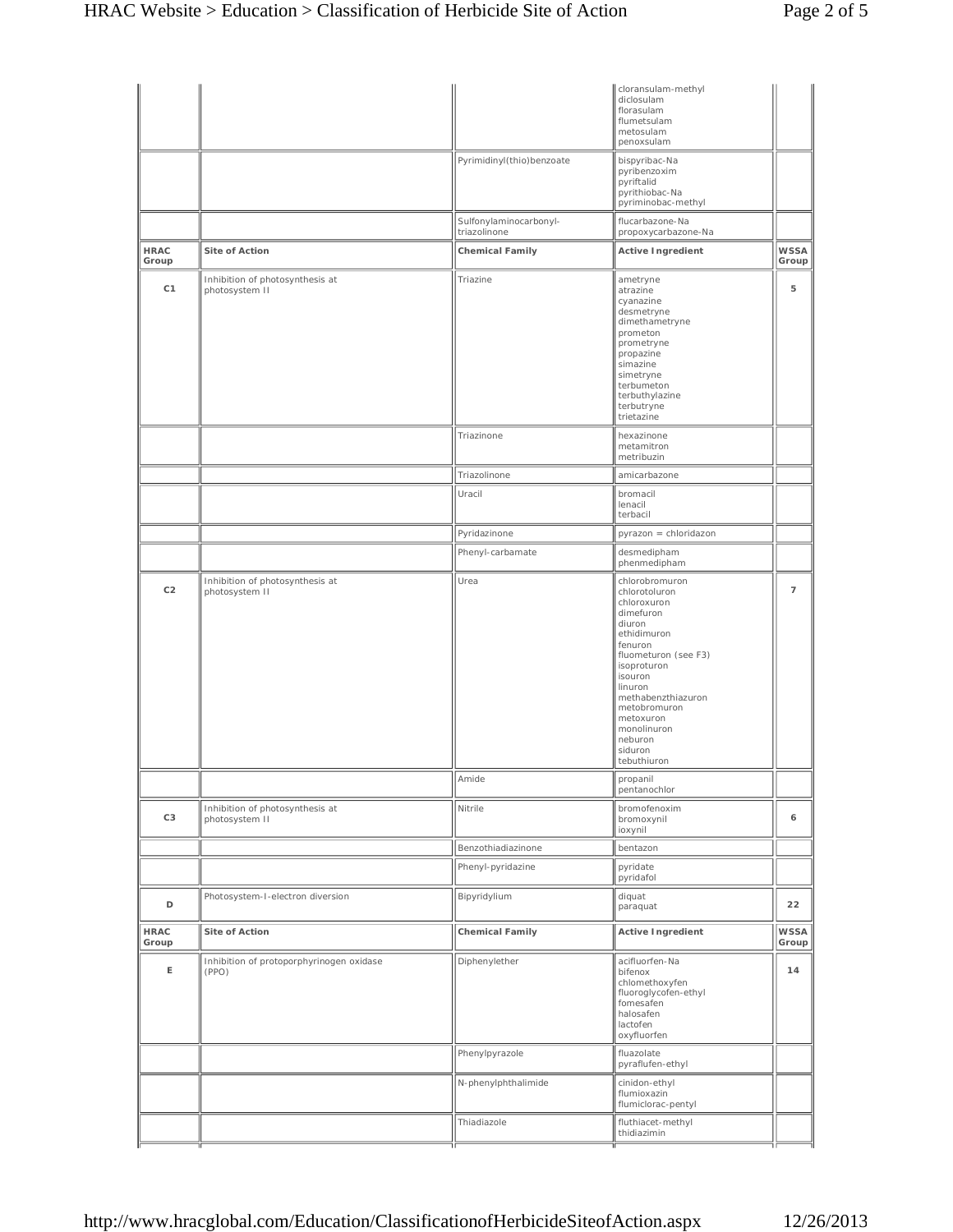|                      |                                                                                              | Oxadiazole             | oxadiazon<br>oxadiargyl                                                                                       |                      |
|----------------------|----------------------------------------------------------------------------------------------|------------------------|---------------------------------------------------------------------------------------------------------------|----------------------|
|                      |                                                                                              | Triazolinone           | azafenidin<br>carfentrazone-ethyl<br>sulfentrazone                                                            |                      |
|                      |                                                                                              | Oxazolidinedione       | pentoxazone                                                                                                   |                      |
|                      |                                                                                              | Pyrimidindione         | benzfendizone<br>butafenacil                                                                                  |                      |
|                      |                                                                                              | Other                  | pyraclonil<br>profluazol<br>flufenpyr-ethyl                                                                   |                      |
| F <sub>1</sub>       | Bleaching:<br>Inhibition of carotenoid biosynthesis at the phytoene<br>desaturase step (PDS) | Pyridazinone           | norflurazon                                                                                                   | 12                   |
|                      |                                                                                              | Pyridinecarboxamide    | diflufenican<br>picolinafen                                                                                   |                      |
|                      |                                                                                              | Other                  | beflubutamid<br>fluridone<br>flurochloridone<br>flurtamone                                                    |                      |
| F <sub>2</sub>       | Bleaching:<br>Inhibition of 4-hydroxyphenyl-pyruvate-dioxygenase<br>$(4-HPPD)$               | Triketone              | mesotrione<br>sulcotrione                                                                                     | 27                   |
|                      |                                                                                              | Isoxazole              | isoxachlortole<br>isoxaflutole                                                                                |                      |
|                      |                                                                                              | Pyrazole               | benzofenap<br>pyrazolynate<br>pyrazoxyfen                                                                     |                      |
|                      |                                                                                              | Other                  | benzobicyclon                                                                                                 |                      |
| F <sub>3</sub>       | Bleaching:<br>Inhibition of carotenoid biosynthesis (unknown target)                         | Triazole               | amitrole<br>(in vivo inhibition of<br>lycopene cyclase)                                                       | 11                   |
|                      |                                                                                              | Isoxazolidinone        | clomazone                                                                                                     | 13                   |
|                      |                                                                                              | Urea                   | fluometuron (see C2)                                                                                          |                      |
|                      |                                                                                              | Diphenylether          | aclonifen                                                                                                     |                      |
| G                    | Inhibition of EPSP synthase                                                                  | Glycine                | glyphosate<br>sulfosate                                                                                       | 9                    |
| н                    | Inhibition of glutamine synthetase                                                           | Phosphinic acid        | glufosinate-ammonium<br>$bialaphos = bilanaphos$                                                              | 10                   |
| <b>HRAC</b><br>Group | Site of Action                                                                               | <b>Chemical Family</b> | <b>Active Ingredient</b>                                                                                      | <b>WSSA</b><br>Group |
| т                    | Inhibition of DHP (dihydropteroate) synthase                                                 | Carbamate              | asulam                                                                                                        | 18                   |
| K1                   | Microtubule assembly inhibition                                                              | Dinitroaniline         | benefin = benfluralin<br>butralin<br>dinitramine<br>ethalfluralin<br>oryzalin<br>pendimethalin<br>trifluralin | 3                    |
|                      |                                                                                              | Phosphoroamidate       | amiprophos-methyl<br>butamiphos                                                                               |                      |
|                      |                                                                                              | Pyridine               | dithiopyr<br>thiazopyr                                                                                        |                      |
|                      |                                                                                              | Benzamide              | propyzamide = pronamide<br>tebutam                                                                            |                      |
|                      |                                                                                              | Benzoic acid           | $DCPA = chlorthal-dimethyl$                                                                                   | 3                    |
| K <sub>2</sub>       | Inhibition of mitosis / microtubule organisation                                             | Carbamate              | chlorpropham<br>propham<br>carbetamide                                                                        | 23                   |
| K3                   | Inhibition of VLCFAs (see Remarks)<br>(Inhibition of cell division)                          | Chloroacetamide        | acetochlor<br>alachlor<br>butachlor                                                                           | 15                   |
|                      |                                                                                              |                        | dimethachlor<br>dimethanamid<br>metazachlor<br>metolachlor<br>pethoxamid                                      |                      |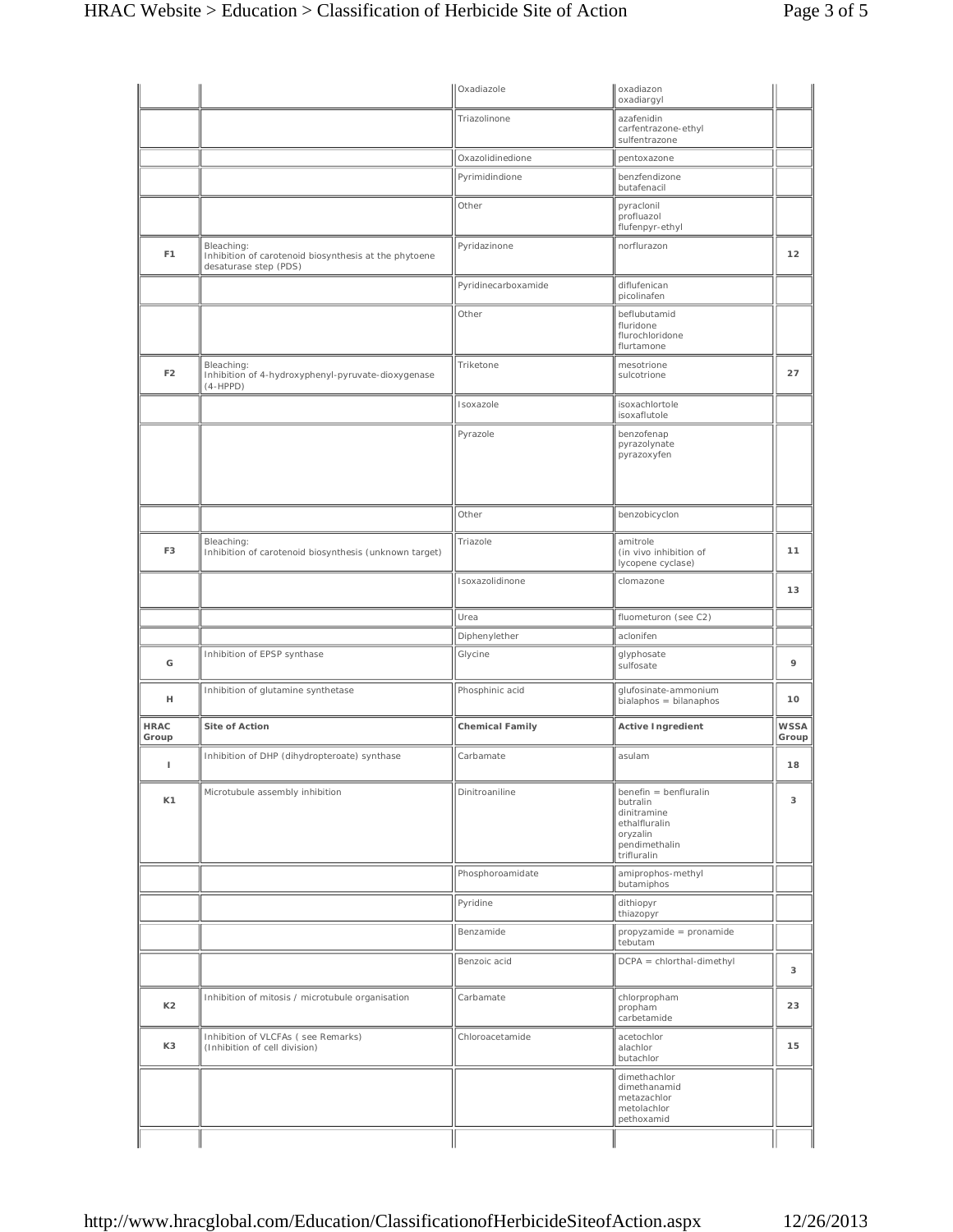|                      |                                                                                                                                                                               |                              | pretilachlor<br>propachlor<br>propisochlor<br>thenylchlor                                                                                                                            |                      |
|----------------------|-------------------------------------------------------------------------------------------------------------------------------------------------------------------------------|------------------------------|--------------------------------------------------------------------------------------------------------------------------------------------------------------------------------------|----------------------|
|                      |                                                                                                                                                                               | Acetamide                    | diphenamid<br>napropamide<br>naproanilide                                                                                                                                            |                      |
|                      |                                                                                                                                                                               | Oxyacetamide                 | flufenacet<br>mefenacet                                                                                                                                                              |                      |
|                      |                                                                                                                                                                               | Tetrazolinone                | fentrazamide                                                                                                                                                                         |                      |
|                      |                                                                                                                                                                               | Other                        | anilofos<br>cafenstrole<br>piperophos                                                                                                                                                |                      |
| L                    | Inhibition of cell wall (cellulose) synthesis                                                                                                                                 | Nitrile                      | dichlobenil<br>chlorthiamid                                                                                                                                                          | 20                   |
|                      |                                                                                                                                                                               | Benzamide                    | isoxaben                                                                                                                                                                             | 21                   |
|                      |                                                                                                                                                                               | Triazolocarboxamide          | flupoxam                                                                                                                                                                             |                      |
|                      |                                                                                                                                                                               | Quinoline carboxylic acid    | quinclorac (for monocots)<br>(also group O)                                                                                                                                          | 26                   |
| <b>HRAC</b><br>Group | Site of Action                                                                                                                                                                | <b>Chemical Family</b>       | <b>Active Ingredient</b>                                                                                                                                                             | <b>WSSA</b><br>Group |
| M                    | Uncoupling (Membrane disruption)                                                                                                                                              | Dinitrophenol                | DNOC<br>dinoseb<br>dinoterb                                                                                                                                                          | 24                   |
| N                    | Inhibition of lipid synthesis - not ACCase inhibition                                                                                                                         | Thiocarbamate                | butylate<br>cycloate<br>dimepiperate<br>EPTC<br>esprocarb<br>molinate<br>orbencarb<br>pebulate<br>prosulfocarb<br>thiobencarb = benthiocarb<br>tiocarbazil<br>triallate<br>vernolate | 8                    |
|                      |                                                                                                                                                                               | Phosphorodithioate           | bensulide                                                                                                                                                                            |                      |
|                      |                                                                                                                                                                               | Benzofuran                   | benfuresate<br>ethofumesate                                                                                                                                                          |                      |
|                      |                                                                                                                                                                               | Chloro-Carbonic-acid         | <b>TCA</b><br>dalapon<br>flupropanate                                                                                                                                                | 26                   |
| $\circ$              | Action like indole acetic acid<br>(synthetic auxins)                                                                                                                          | Phenoxy-carboxylic-acid      | clomeprop<br>$2, 4-D$<br>$2,4-DB$<br>dichlorprop = $2,4$ -DP<br>MCPA<br>MCPB<br>$mecoprop = MCPP = CMPP$                                                                             | 4                    |
|                      |                                                                                                                                                                               | Benzoic acid                 | chloramben<br>dicamba<br>TBA                                                                                                                                                         |                      |
|                      |                                                                                                                                                                               | Pyridine carboxylic acid     | clopyralid<br>fluroxypyr<br>picloram<br>triclopyr                                                                                                                                    |                      |
|                      |                                                                                                                                                                               | Quinoline carboxylic acid    | quinclorac<br>(also group L)<br>quinmerac                                                                                                                                            |                      |
|                      |                                                                                                                                                                               | Other                        | benazolin-ethyl                                                                                                                                                                      |                      |
| P                    | Inhibition of auxin transport                                                                                                                                                 | Phthalamate<br>Semicarbazone | naptalam<br>diflufenzopyr-Na                                                                                                                                                         | 19                   |
| <b>HRAC</b><br>Group | Site of Action                                                                                                                                                                | <b>Chemical Family</b>       | <b>Active Ingredient</b>                                                                                                                                                             | <b>WSSA</b><br>Group |
| R                    | $\cdots$                                                                                                                                                                      | .                            | .                                                                                                                                                                                    |                      |
| S                    | $\cdots$                                                                                                                                                                      | .                            | $\cdots$                                                                                                                                                                             |                      |
| ×,                   | .                                                                                                                                                                             | .                            | .                                                                                                                                                                                    |                      |
| z                    | Unknown<br>Note: While the site of action of herbicides in Group Z<br>is unknown it is likely that they differ in site of action<br>between themselves and from other groups. | Arylaminopropionic acid      | Flamprop-M-methyl /-isopropyl                                                                                                                                                        | 25                   |
|                      |                                                                                                                                                                               | Ш                            | Ш                                                                                                                                                                                    |                      |